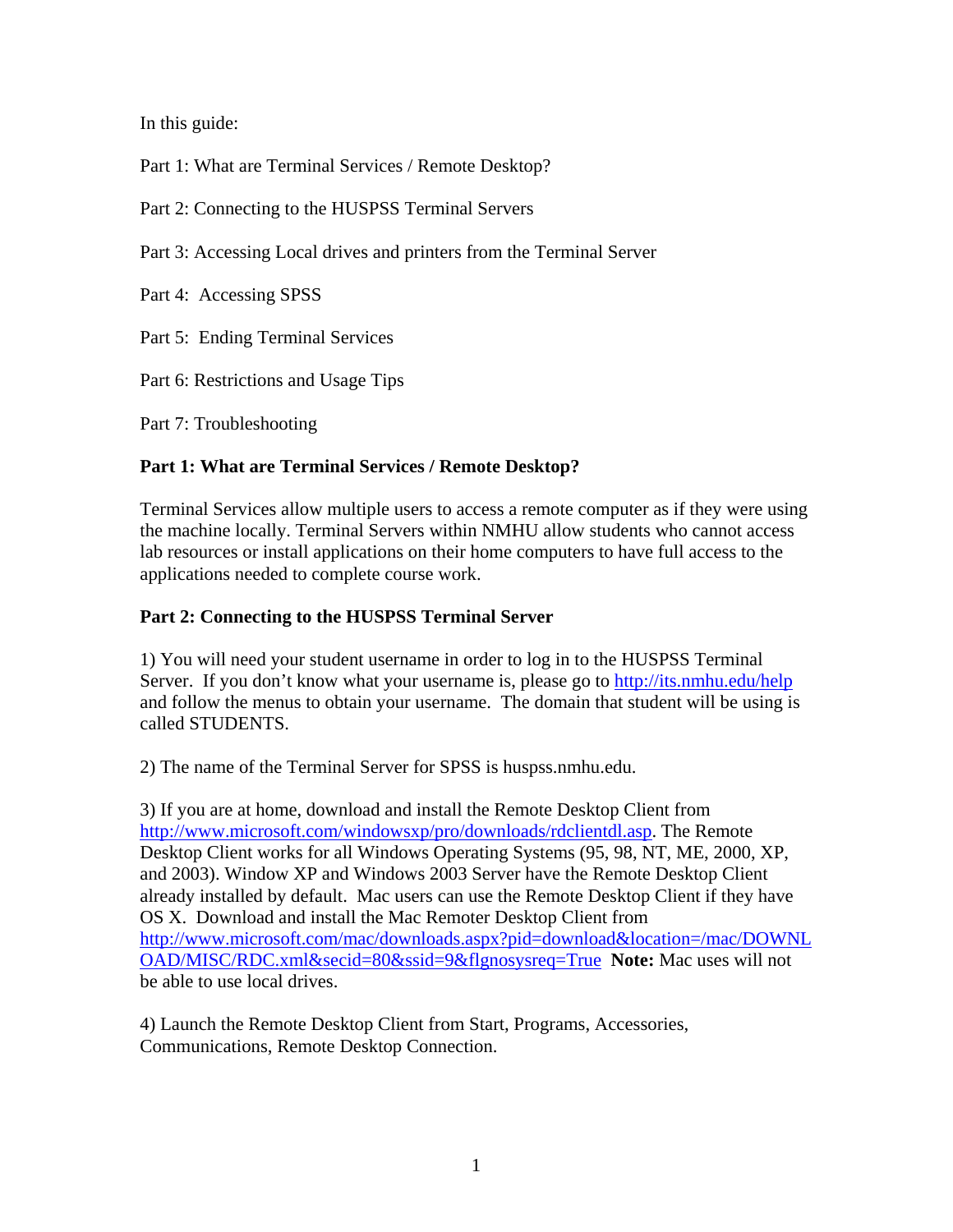| <b>Remote Desktop Connection</b> |                                            |                    |
|----------------------------------|--------------------------------------------|--------------------|
|                                  | <b>Remote Desktop</b><br><b>Connection</b> |                    |
| Computer:                        | huspss.nmhu.edu<br>Cancel<br>Connect       | Options >><br>Help |

5) Type in the Server name into the Computer Name text box.

| Remote Desktop Connection                                   |                                                                                                     |
|-------------------------------------------------------------|-----------------------------------------------------------------------------------------------------|
|                                                             | <b>Remote Desktop</b><br><b>Connection</b>                                                          |
| General<br>Display<br>Logon settings<br>the drop-down list. | Local Resources   Programs   Experience<br>Type the name of the computer, or choose a computer from |
| Computer:                                                   | huspss.nmhu.edu                                                                                     |
| User name:                                                  | spssuser                                                                                            |
| Password:                                                   |                                                                                                     |
| Domain:                                                     | HU ADM                                                                                              |
|                                                             | Save my password                                                                                    |
| <b>Connection settings</b>                                  | Save current settings, or open saved connection.<br>Save As<br>Open                                 |
| Connect                                                     | Options <<<br>Cancel<br>Help                                                                        |

6) Select the options button and select "Local Resources". **Note:** In a lab environment, do not put in a User name and Password in the "General" since it will change with other people logging in to the computer.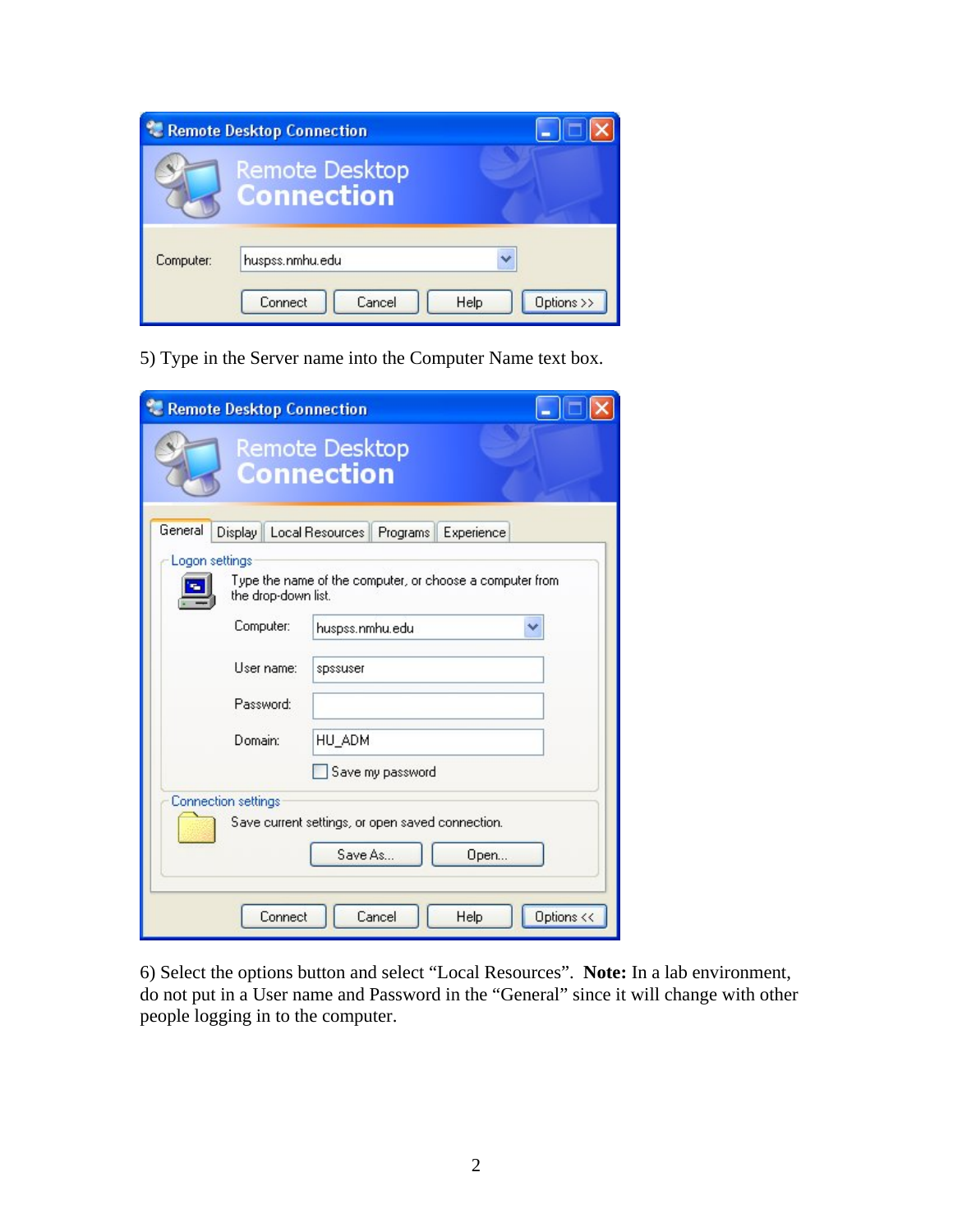|               | Remote Desktop Connection                                                                                                           |
|---------------|-------------------------------------------------------------------------------------------------------------------------------------|
|               | <b>Remote Desktop</b><br><b>Connection</b>                                                                                          |
| General       | <b>Local Resources</b><br>Display<br>Programs<br>Experience<br>Remote computer sound<br>Bring to this computer<br>v                 |
| Keyboard      | Apply Windows key combinations<br>(for example ALT+TAB)<br>In full screen mode only                                                 |
| Local devices | Connect automatically to these local devices when logged on<br>to the remote computer:<br>✔ Disk drives<br>Printers<br>Serial ports |
|               | Cancel<br>Options <<<br>Connect<br>Help                                                                                             |

a. Select "Do not play" under "Remote Computer Sound"

b. If you want to be able to use your local hard drives and printer select "Disk drives" and "Printers" under the "Local Devices" section.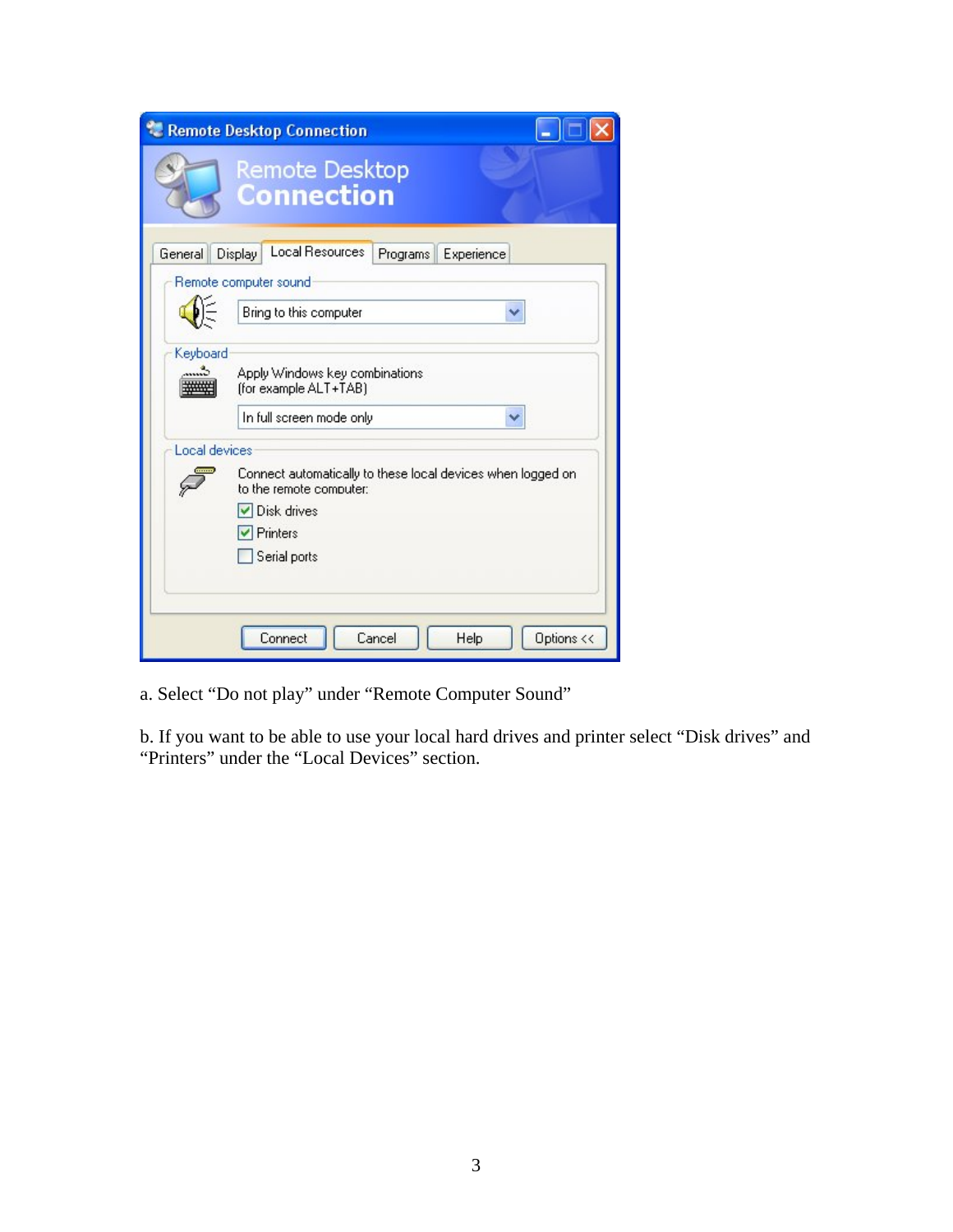|                        | Remote Desktop Connection                                                                                                                     |
|------------------------|-----------------------------------------------------------------------------------------------------------------------------------------------|
|                        | <b>Remote Desktop</b><br><b>Connection</b>                                                                                                    |
| General<br>Performance | Experience<br>Display   Local Resources   Programs                                                                                            |
|                        | Choose your connection speed to optimize performance.                                                                                         |
|                        | LAN (10 Mbps or higher)<br>Modem (28.8 Kbps)<br>Modem (56 Kbps)<br>Broadband (128 Kbps - 1.5 Mbps)<br>AN (10 Mbps or higher)<br><b>Custom</b> |
|                        | Menu and window animation<br>$\vee$ Themes                                                                                                    |
|                        | Bitmap caching                                                                                                                                |
|                        | Cancel<br>Options <<<br>Help<br>Connect                                                                                                       |

7) Select the "Experience" Tab and select your connection speed to optimize performance. It is recommended that you do not allow the background to be shown regardless of your connection speed.

8) Select the connect button to connect to the Terminal Server.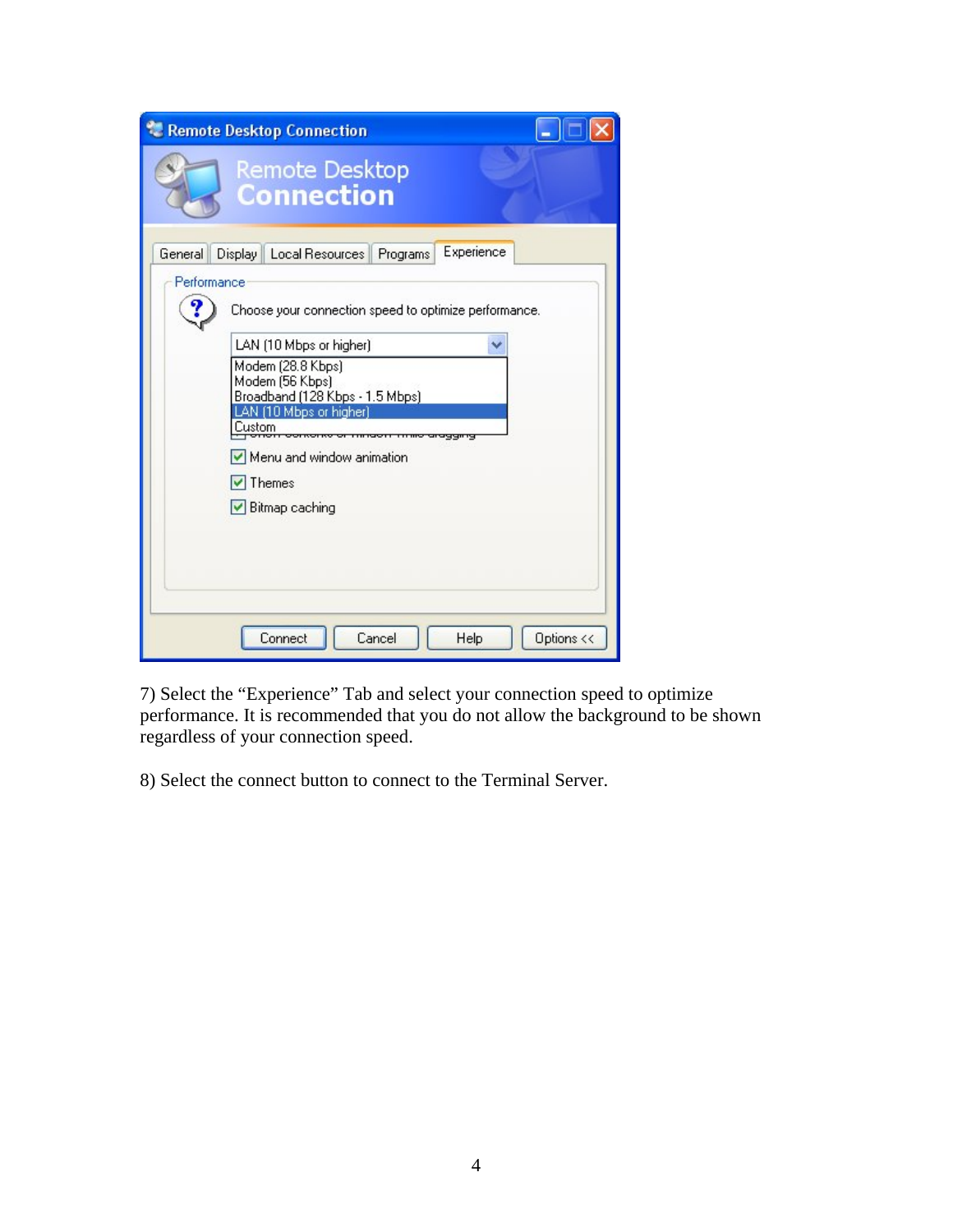| Log On to Windows |                                                                |  |
|-------------------|----------------------------------------------------------------|--|
|                   | <b>Windows Server</b> 2003<br><b>Standard Edition</b>          |  |
|                   | Copyright @ 1985-2003 Microsoft Corporation<br><b>MARTOSCO</b> |  |
|                   |                                                                |  |
| User name:        | spssuser                                                       |  |
| Password:         |                                                                |  |
| Log on to:        | HU_ADM                                                         |  |
|                   | Options $<<$<br>Cancel<br>Shut Down<br>OK                      |  |
|                   |                                                                |  |

9) Login to the Terminal Server using the username and domain you got in Step 1 and 2 (again for students that will be their student username and the domain will be students).

10) You are now ready to begin using the software on the remote Terminal Server.

#### **Part 3: Accessing Local Drives and Printers from the Terminal Server**

Note: In order to use the following features you must be using the Remote Desktop Client and be connected to a Windows .NET Server 2003 Server.

With the Remote Desktop Client, you can access your local machines floppy drive, hard drives and printers from the remote Terminal Server. In order for the remote server to access your local resources, you must enable the option as shown in Step 6 of Part 2 of this guide "Connecting to the HUSPSS Terminal Servers".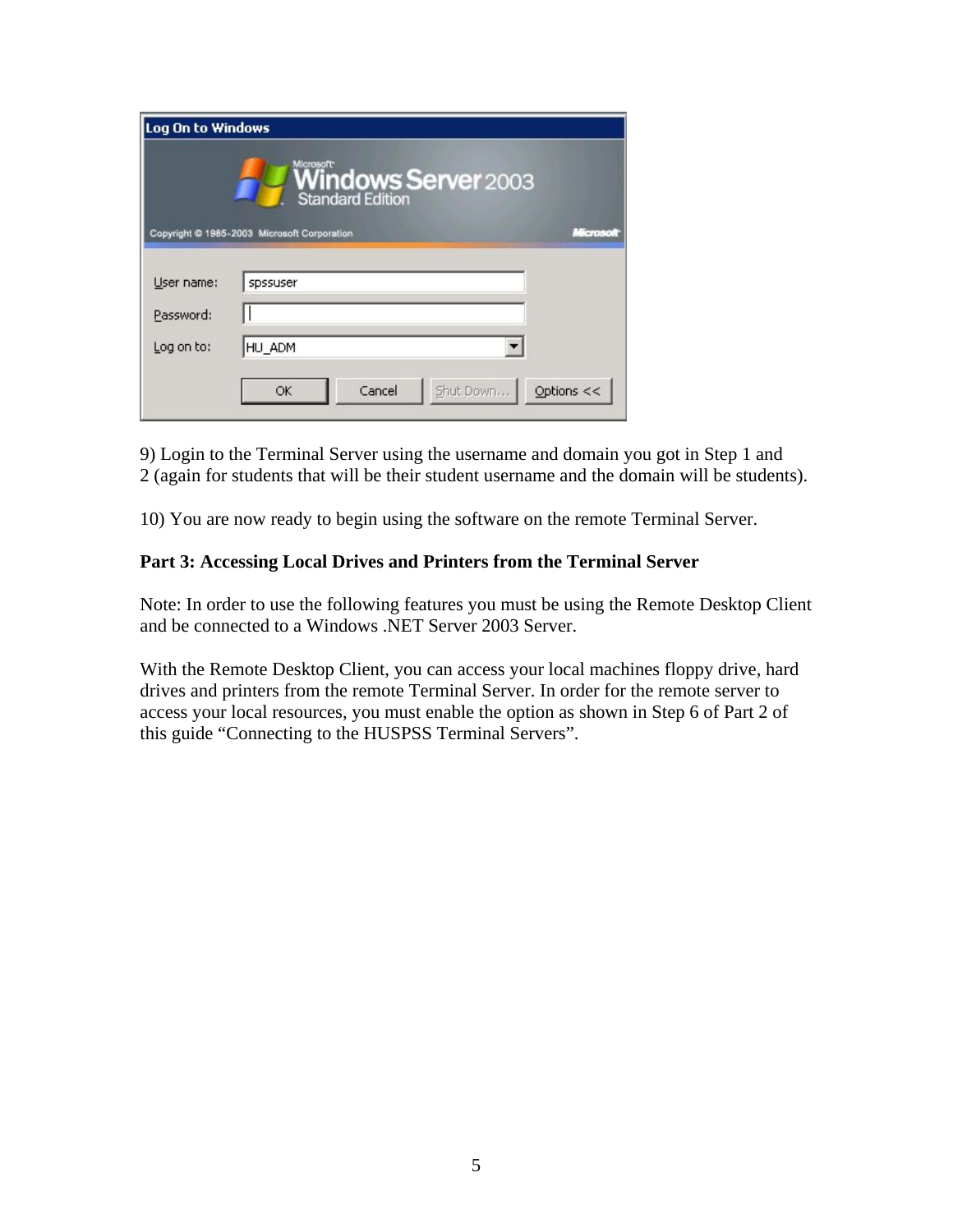Once you are connected to the Terminal Server you will see all of your drives available in My Computer:



Moving files from one computer to another is as simple as copying and pasting! Note: Your connection speed will determine the file transfer speed. Transferring large files between the 2 computers can take a long time if you have a slow connection.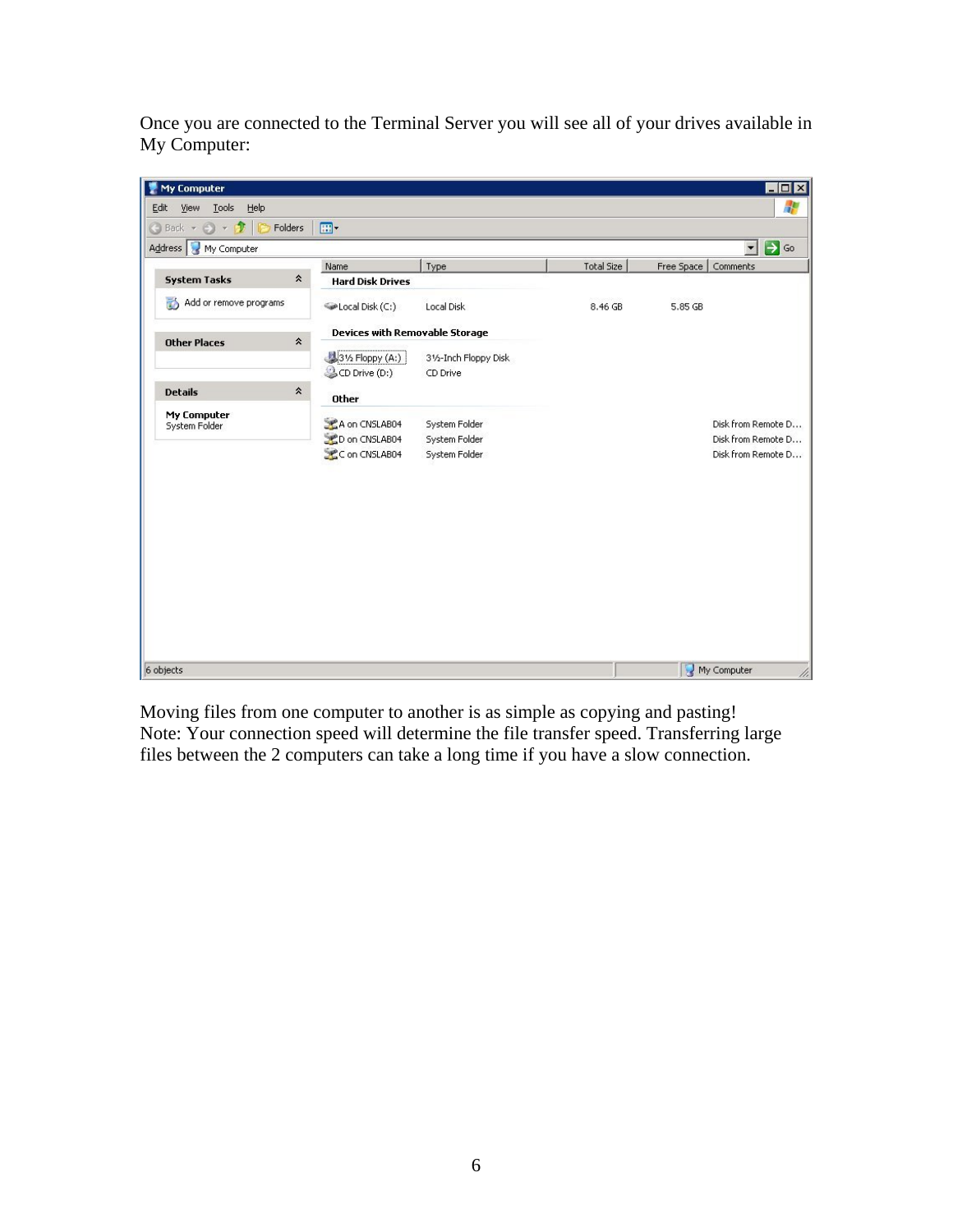

Local printers are just as easily accessible as your hard drives. Your local printers will be added to the list of available printers on the server. You can print documents you are viewing on the remote computer to your local printer assuming the server has the drivers for your printer.

**Note:** The Terminal Server will only be able to print to the printers on your local computer that it has drivers for. Administrators of the servers will not install new drivers if you printer is not compatible with the Terminal Server.

# **Part 4: Accessing SPSS**

You will now see the desktop of terminal server (see below). This looks very similar to your own desktop, except that it has a different background color and it has the SPSS 12 for Windows and a SPSS Document folder.

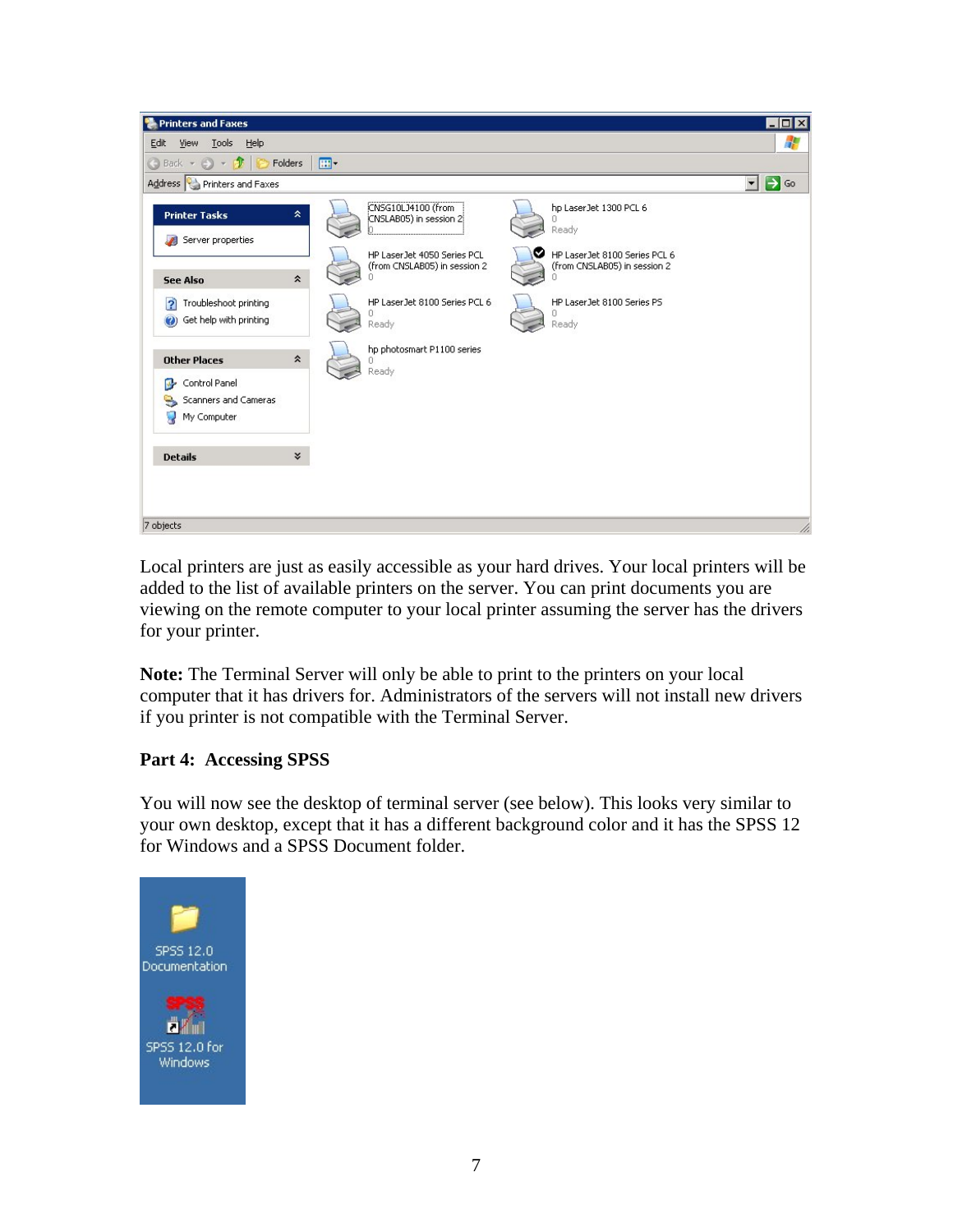To run SPSS, simply double click the SPSS 12.0 for Windows icon. Remember to save your files to your local disk.

To access the SPSS 12.0 Documentation, double click on the folder to open it and then double click the document to open it. Note: All documentation is in Adobe Acrobat Reader format, but because it is running on the Terminal Server, you do not have to have it installed on the local machine.

# **Part 5: Ending terminal service**

Before ending your terminal service connection, be sure that you have closed SPSS. At the bottom of the terminal screen is a start button that looks just like the START button

on your regular computer. Click on  $START$  **Examplement START** and select Log Off from the menu(see below).



You will then prompted to either Log Off or Cancel. Log Off will terminate the Terminal Server session; Cancel will return you back to the Terminal Server session.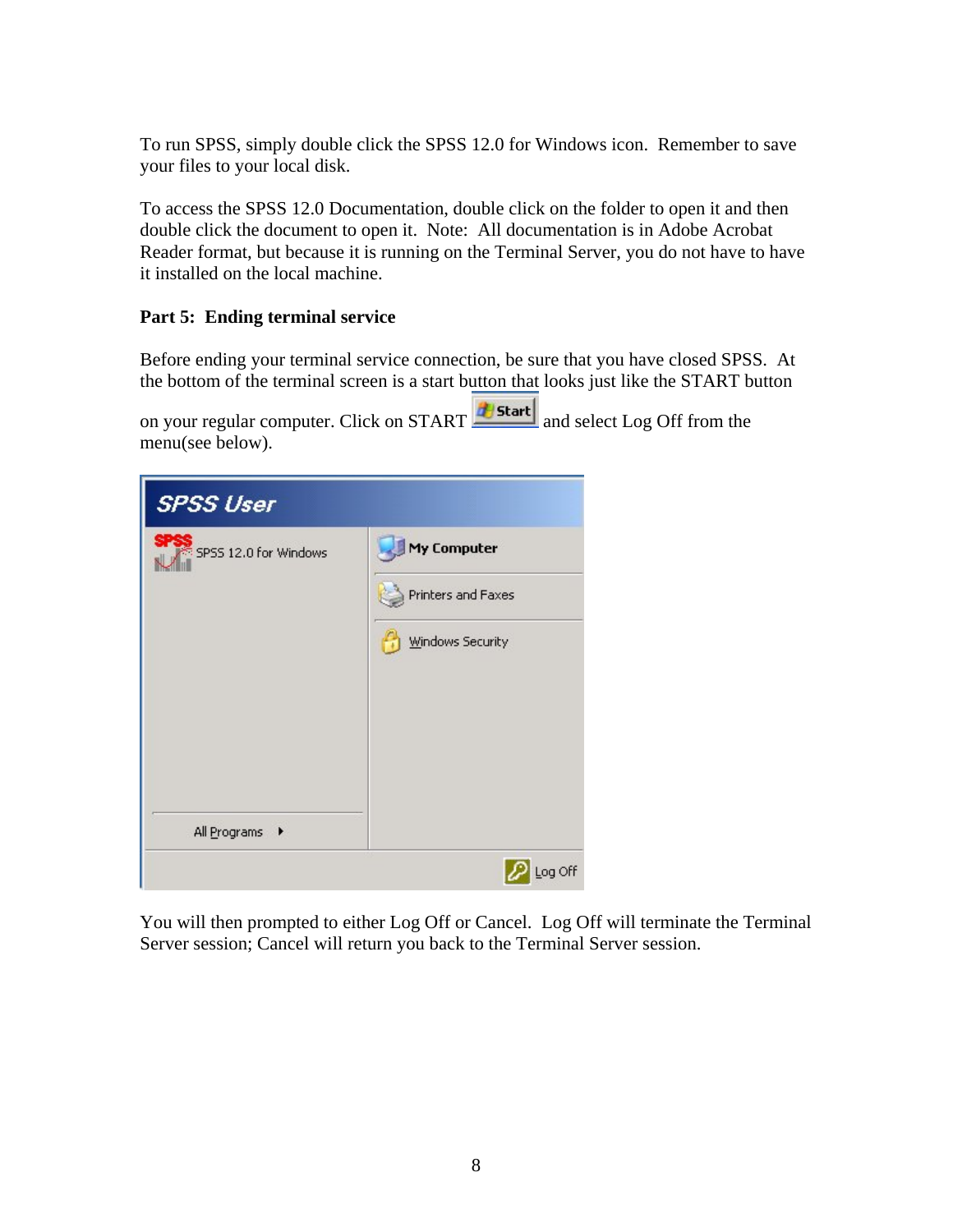

# **Part 6: Restrictions and Usage Tips**

### **Restrictions**

- Sessions disconnected for more than 30 minutes are force logged out.
- Sessions have a 3 hour limit. You must log back on after 3 hours.
- Sessions idle for more than an hour are force logged out.

### **Usage Tips**

1) Make sure to log off the Terminal Server instead of just Disconnecting or closing the Remote Desktop Window. This frees up resources for other users.

2) Close programs and windows that you are not actively using. There are multiple users logged on to the Terminal Server at one time. Each application you are running takes away valuable resources from the server and other users which can adversely affect performance.

### **Part 5: Troubleshooting**

*The Remote Desktop connection is very slow.*

**Cause:** A low-bandwidth connection can slow Remote Desktop performance.

**Solution:** On the remote computer, set the background selection to **None.**

**Solution:** Do not run memory-intensive applications, for example, video games, over Remote Desktop

*The remote connection has timed out. Please try connecting to the remote computer again.* 

**Cause:** The terminal server disconnected your session because you did not send a response within the time limit set for responses.

**Solution:** Try connecting to the terminal server again. If you receive this error message, try to reconnect at a later time. If you continue to receive this error message, contact the server administrator.